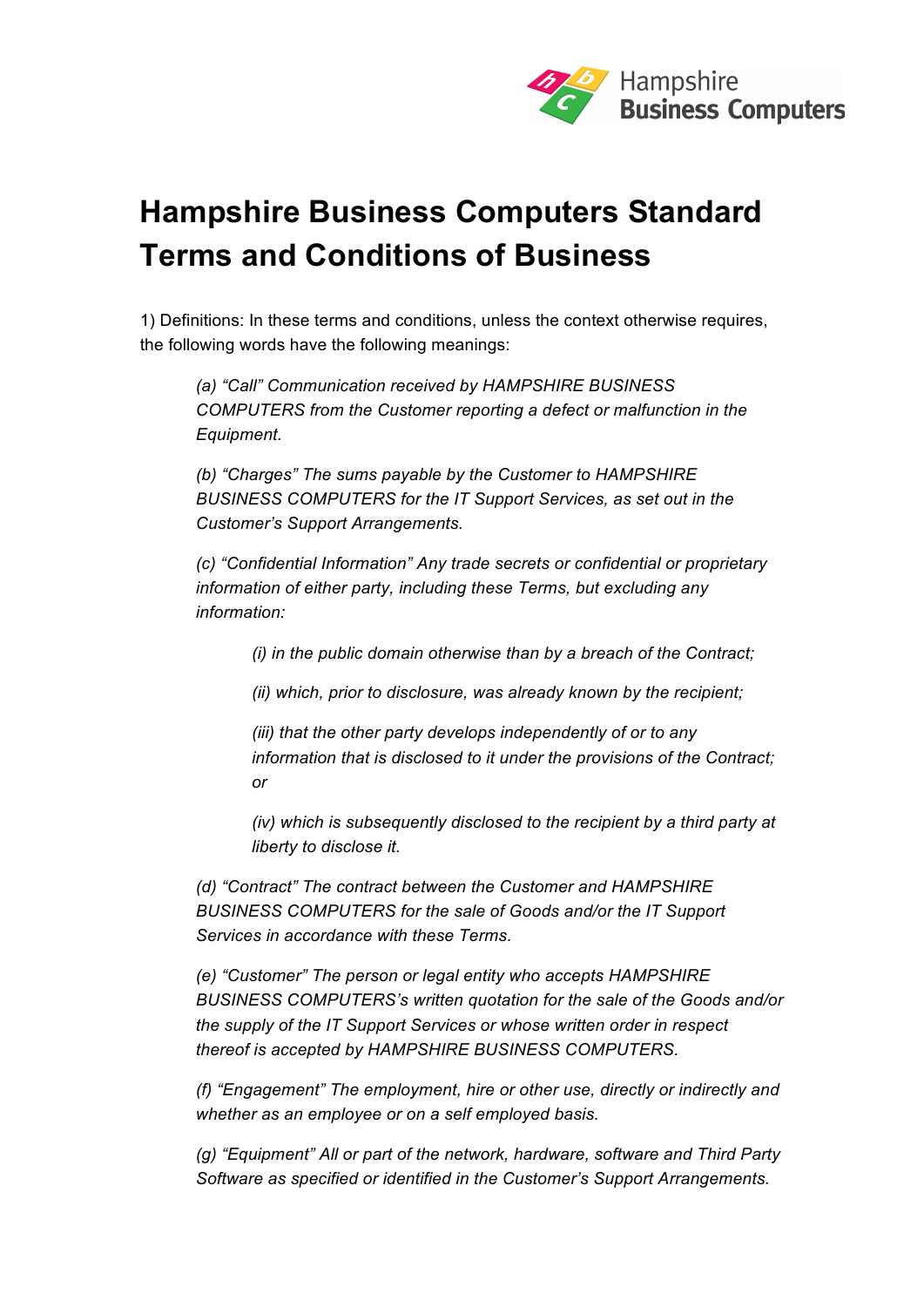

*(h) "HAMPSHIRE BUSINESS COMPUTERS" Hampshire Business Computers Ltd having Company No. 02050982*

*(i) "Goods" The computer hardware, software and related equipment which HAMPSHIRE BUSINESS COMPUTERS is to supply in accordance with these Terms.* 

*(j) "Initial Term" The fixed period for which the IT Support Services is to be provided as specified in the Customer's Support Arrangements.* 

*(k) "Installation Address" The address specified in the Customer's Support Arrangements at which the Equipment is located or such other address as may be agreed in writing by HAMPSHIRE BUSINESS COMPUTERS*

*(l) "Liability" Any liability arising by reason of any representation (unless fraudulent), or any breach of any implied warranty, conditions or other term or any duty at common law, or under any statute, or under any express term of this Contract.* 

*(m) "Loss" In relation to the Customer means loss of profit (or any other loss), damages, costs or other compensation and any legal or other expenses awarded against or incurred by or paid or agreed to be paid in settlement of any claim by the Customer, howsoever arising and whether by reason of negligence of HAMPSHIRE BUSINESS COMPUTERS, its employees, its agents or otherwise.* 

*(n) "Normal Working Hours" 09:00 to 17:30 Monday to Friday but excluding bank or statutory holidays.* 

*(o) "Operating Platform" The complete configuration of hardware, ancillaries/accessories and operating system for an item of Equipment.* 

*(p) "Personnel" Any employee, agent, consultant and/or sub-contractor of the party concerned* 

*(q) "Scheduled Service Hours" The times during which HAMPSHIRE BUSINESS COMPUTERS will endeavour to provide the IT Support Services as specified on the Customer's Support Arrangements.* 

*(r) "Customer's Support Arrangements" The Schedule signed by the Customer setting out details of the Equipment, response times and other information in respect of the IT Support Services.* 

*(s) "IT Support Services" The provision of a maintenance service for the Equipment together with proactive support visits as set out in the Customer's*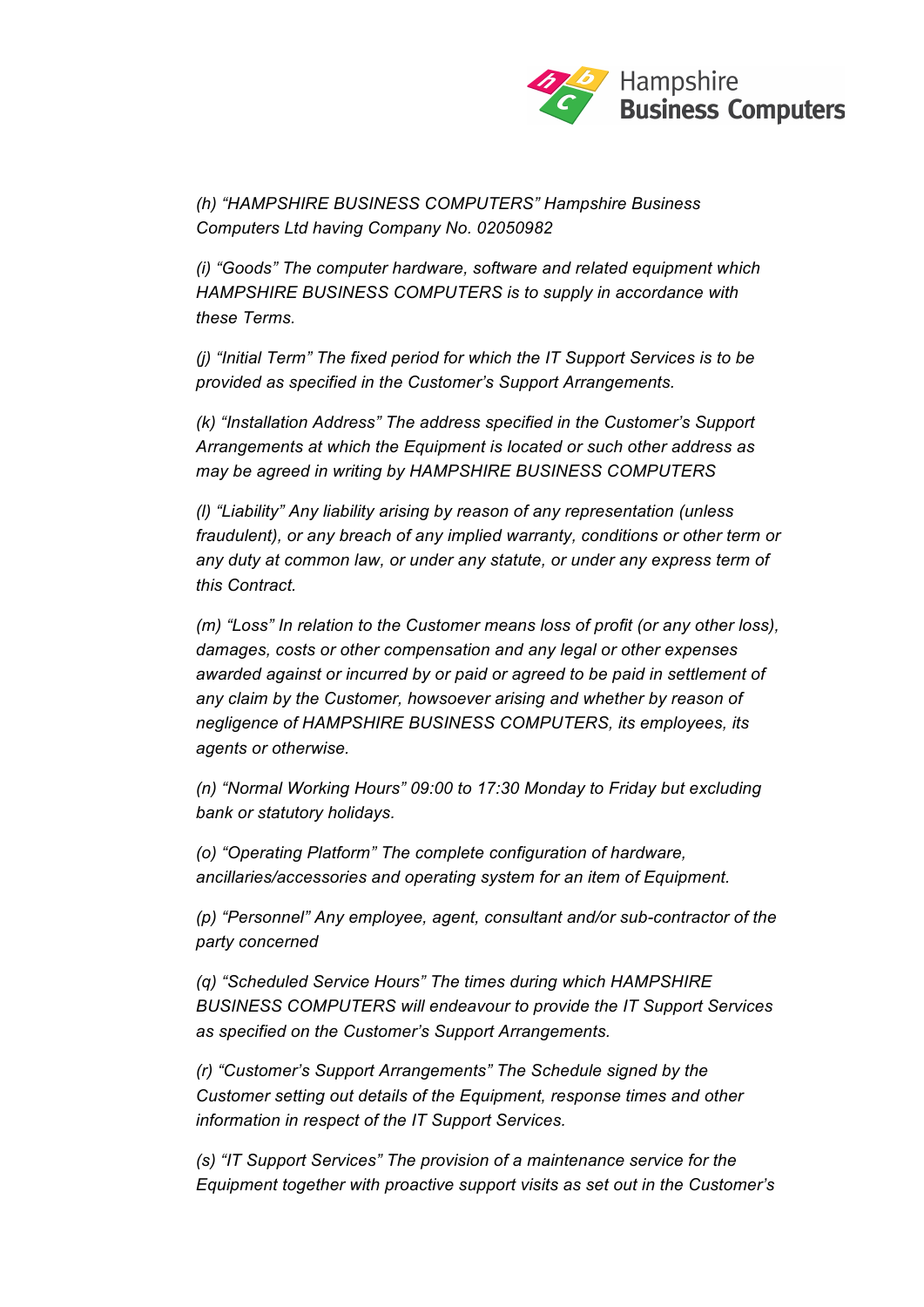

*Support Arrangements.* 

*(t) "System Audit" Means an inspection of the Equipment or part thereof but does not include repair or replacement.* 

*(u) "Third Party Software" Software developed and licensed by a third party, for which HAMPSHIRE BUSINESS COMPUTERS have agreed to provide support, as detailed in the Customer's Support Arrangements*

# **Part 1 - Sale of Goods**

1) The following terms and conditions in this Part 1 apply to the sale of Goods by HAMPSHIRE BUSINESS COMPUTERS

# **Formation of Contract**

2) HAMPSHIRE BUSINESS COMPUTERS will sell and the Customer will buy the Goods in accordance with HAMPSHIRE BUSINESS COMPUTERS's written quotation (if accepted by the Customer) or the Customer's written order (if accepted by HAMPSHIRE BUSINESS COMPUTERS) subject in either case to these Terms. No order submitted by the Customer is deemed to be accepted by HAMPSHIRE BUSINESS COMPUTERS unless HAMPSHIRE BUSINESS COMPUTERS confirm this in writing.

# **Accuracy of Order**

3) The Customer is responsible for ensuring the accuracy of the terms of any order (including any applicable specification) submitted by the Customer to Hampshire Business Computers.

# **Customer Software**

4) All software, whether supplied, installed or implemented is provided within the terms and conditions and licence of the software provider.

5) If the software comprised in the Goods is not owned by HAMPSHIRE BUSINESS COMPUTERS then the Customer will be required to enter into an end-user licence agreement with the owner of the software concerned.

6) If any software has to any extent been written or developed by HAMPSHIRE BUSINESS COMPUTERS then subject to clause 5 above, HAMPSHIRE BUSINESS COMPUTERS hereby grants a non-exclusive, non-transferable licence for the use of such software by the Customer for the duration of this Contract and all copies of such software are the property of HAMPSHIRE BUSINESS COMPUTERS and notwithstanding clause 11 no title or ownership thereof will be transferred to the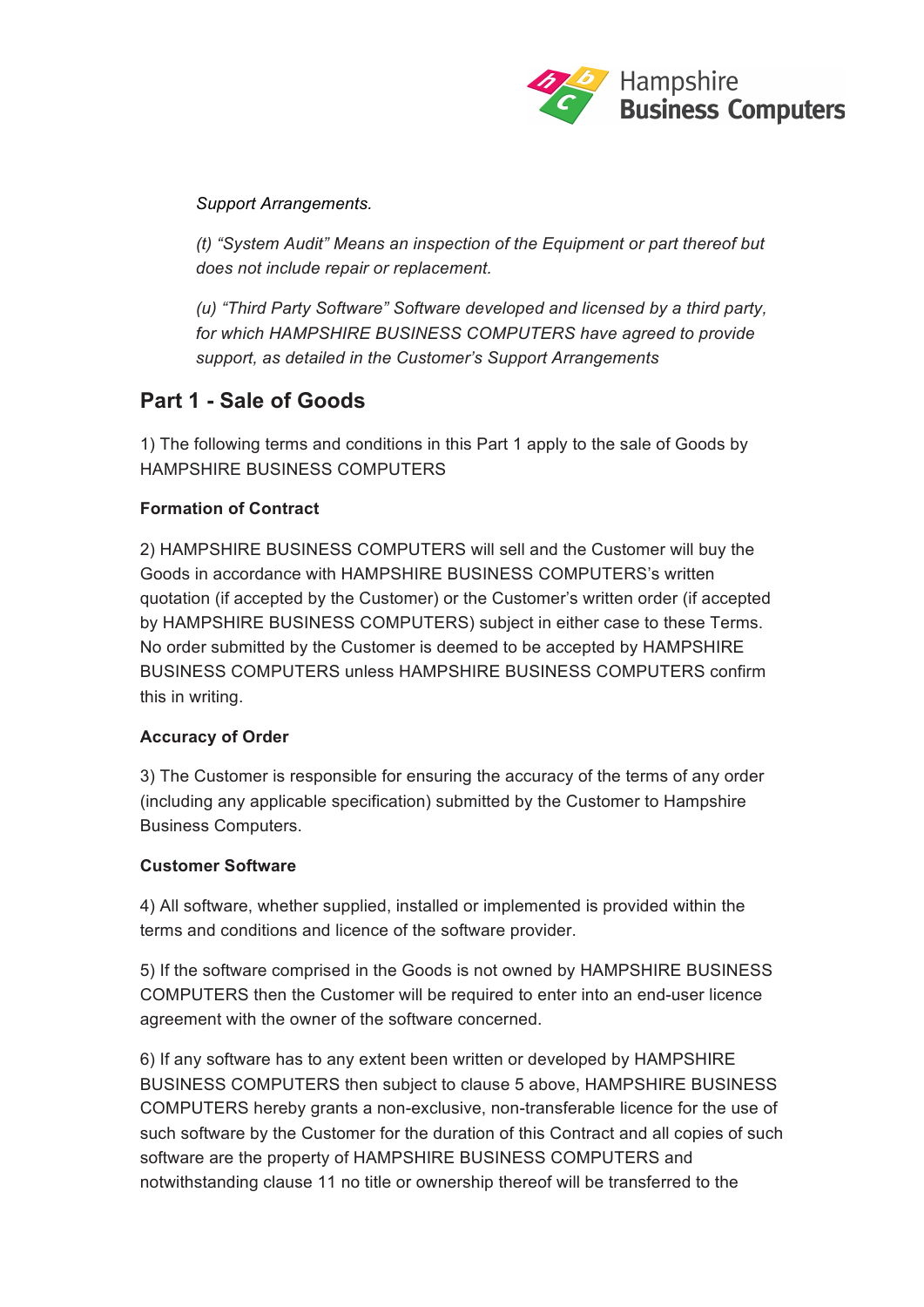

#### Customer

#### **Customer Delivery**

7) Delivery of the Goods will take place by HAMPSHIRE BUSINESS COMPUTERS delivering the Goods to the place agreed in writing with the Customer.

8) Any dates and times quoted for delivery are estimates only and unless otherwise agreed in writing, delivery times are not of the essence of the contract. HAMPSHIRE BUSINESS COMPUTERS will not be liable for any loss or damage (howsoever arising) to the Customer should HAMPSHIRE BUSINESS COMPUTERS be unable to deliver the Goods within the quoted period.

9) HAMPSHIRE BUSINESS COMPUTERS is entitled to make partial deliveries by instalments and these Terms will apply to each partial delivery.

10) If the Goods are to be delivered in instalments, each delivery will constitute a separate contract and failure by HAMPSHIRE BUSINESS COMPUTERS to deliver any one or more instalments in accordance with these Terms will not entitle the Customer to treat the Contract as a whole as terminated.

# **Transfer of Property and Risk**

11) Risk in respect of the Goods passes to the Customer at the time of delivery but the title in the Goods will not pass to the Customer until HAMPSHIRE BUSINESS COMPUTERS has received payment in full of the price of the Goods and all other goods agreed to be sold or services to be provided by HAMPSHIRE BUSINESS COMPUTERS to the Customer for which payment is then due.

12) Until title in the Goods has passed to the Customer, HAMPSHIRE BUSINESS COMPUTERS will be entitled at any time to require the Customer to deliver up the Goods to HAMPSHIRE BUSINESS COMPUTERS and, if the Customer fails to do so forthwith, to enter upon any premises of the Customer or any third party where the Goods are stored and repossess the Goods.

13) Until title in the Goods has passed to the Customer, the Customer will hold the Goods as HAMPSHIRE BUSINESS COMPUTERS's fiduciary agent and bailee, will not dispose of the Goods and will keep the Goods separate from those of the Customer and third parties and properly stored, protected and insured and identified as HAMPSHIRE BUSINESS COMPUTERS's property.

#### **Installation**

14) Where HAMPSHIRE BUSINESS COMPUTERS's written quotation for the sale of the Goods or the Customer's written order for the Goods (if accepted by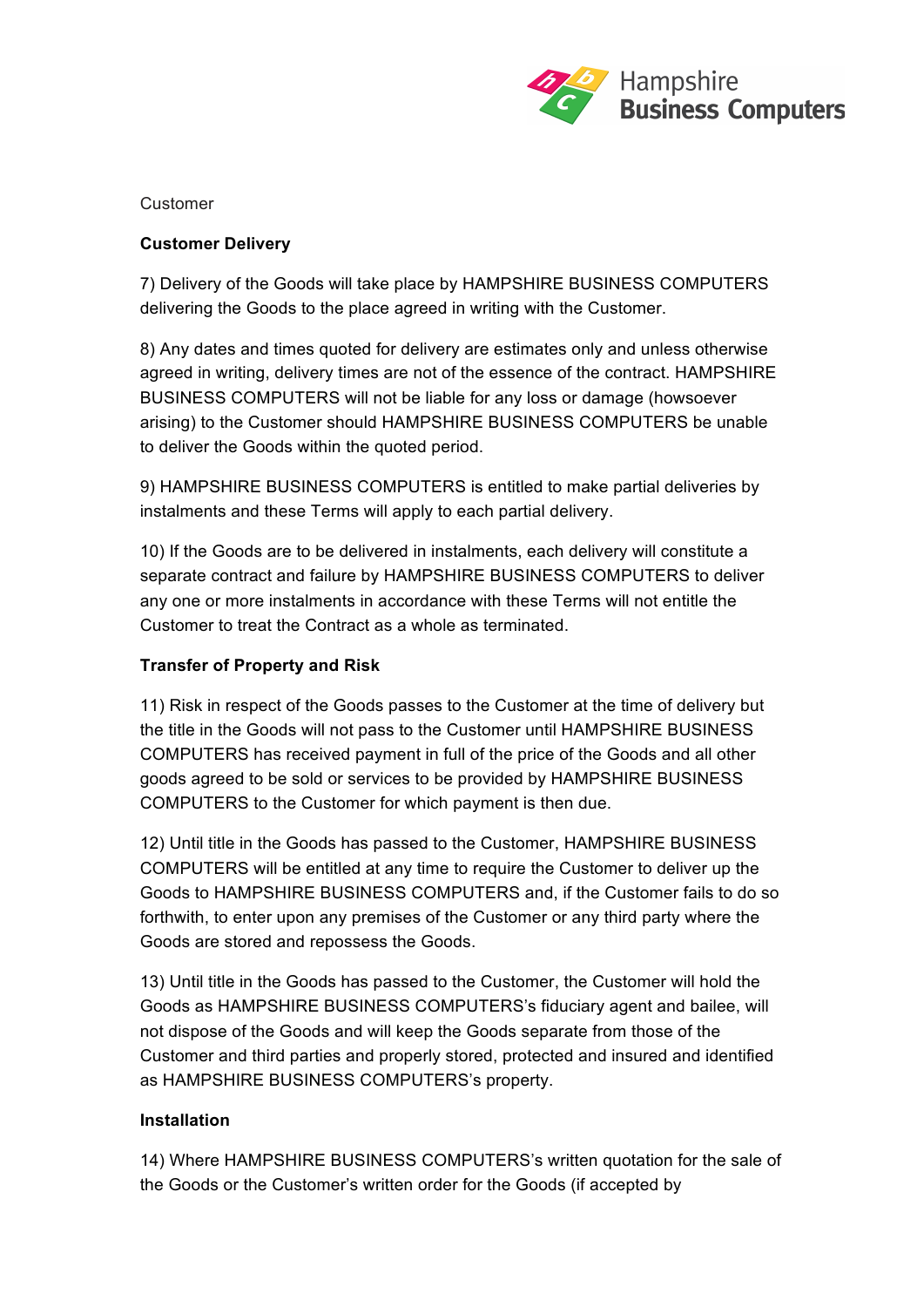

HAMPSHIRE BUSINESS COMPUTERS) specifies installation of the Goods or HAMPSHIRE BUSINESS COMPUTERS otherwise undertakes any such installation then the Customer will complete all necessary works that may be required to receive the installation of the Goods including all necessary IT infrastructure and suitable electrical supply. If HAMPSHIRE BUSINESS COMPUTERS is prevented or delayed from carrying out the installation through no fault of HAMPSHIRE BUSINESS COMPUTERS then HAMPSHIRE BUSINESS COMPUTERS is entitled to charge the Customer at HAMPSHIRE BUSINESS COMPUTERS's then current prices for any additional works carried out by or on behalf of HAMPSHIRE BUSINESS COMPUTERS to enable it to complete the installation and/or for compensation for any losses or costs incurred by HAMPSHIRE BUSINESS COMPUTERS by reason of such delay.

# **Warranty**

15) The Goods supplied hereunder are warranted to be free from defects in materials and workmanship for a period of 90 days from the date of delivery by HAMPSHIRE BUSINESS COMPUTERS. The Customer must within the said period of 90 days notify HAMPSHIRE BUSINESS COMPUTERS in writing of any such defects and permit HAMPSHIRE BUSINESS COMPUTERS to inspect the Goods as required by HAMPSHIRE BUSINESS COMPUTERS. If the Customer does not so notify then the Customer will not be entitled to reject the Goods and HAMPSHIRE BUSINESS COMPUTERS will have no liability for such defect.

16) The above warranty only applies where the Goods have been properly used in accordance with the relevant manufacturer's specifications and any instructions by HAMPSHIRE BUSINESS COMPUTERS and does not apply to any Goods that have been repaired or modified by anybody other than HAMPSHIRE BUSINESS COMPUTERS.

17) If a valid claim is notified under clause 15 above then HAMPSHIRE BUSINESS COMPUTERS may at its discretion repair or replace the Goods free of charge or refund the price of the Goods (or a proportionate part) in which case HAMPSHIRE BUSINESS COMPUTERS will have no further liability to the Customer.

# **Part 2 - Provision of IT Support Services Services**

The following terms and conditions apply to the maintenance service described in the Customer's Support Arrangements to be provided for the Equipment specified in the Customer's Support Arrangements ("the IT Support Services")

# **HAMPSHIRE BUSINESS COMPUTERS Responsibilities**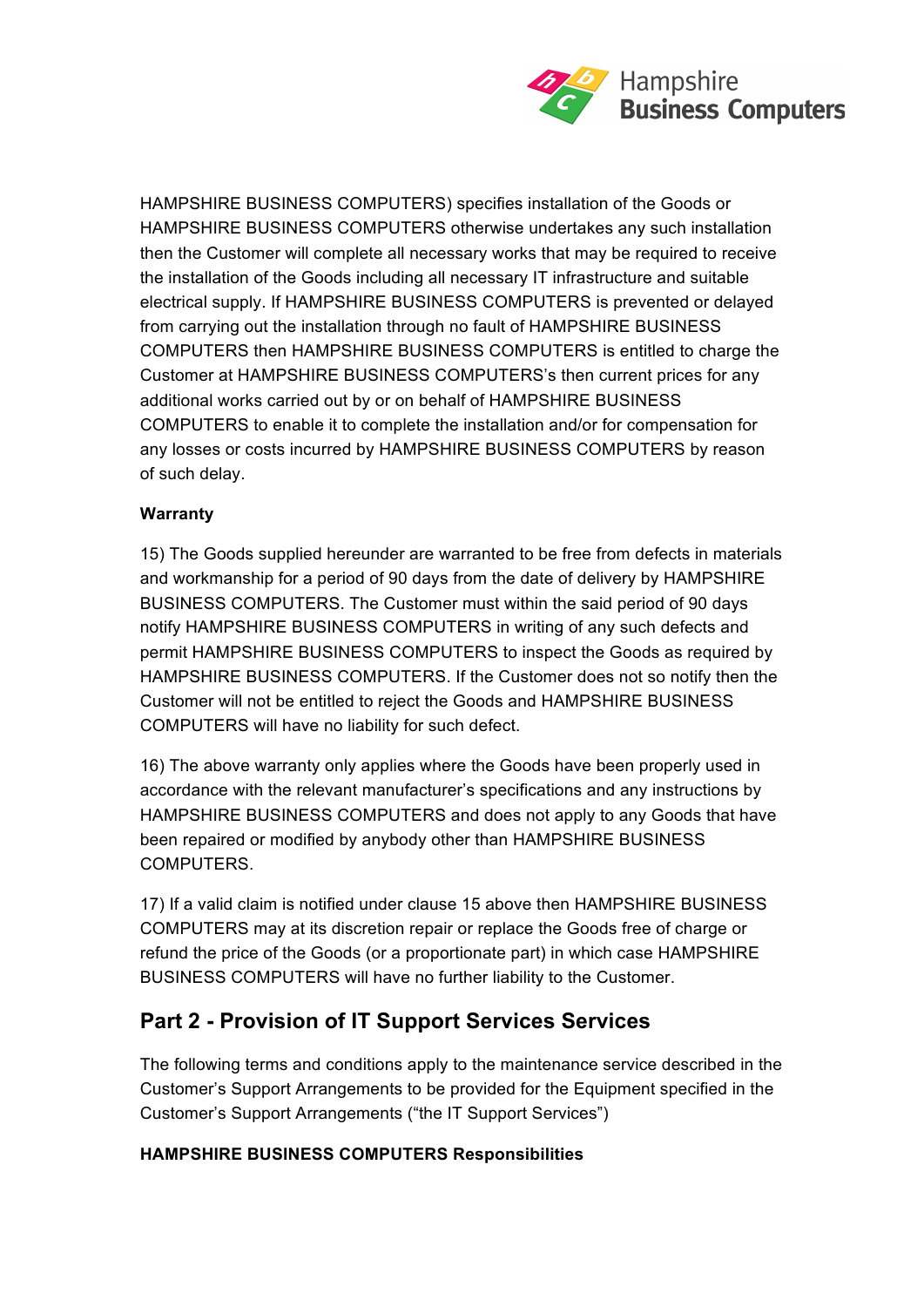

18) HAMPSHIRE BUSINESS COMPUTERS will, subject to these Terms, provide the IT Support Services in accordance with the terms of the Customer's Support Arrangements.

19) HAMPSHIRE BUSINESS COMPUTERS will use its reasonable endeavours to respond to a valid Call within the response time set out in the Customer's Support Arrangements.

20) HAMPSHIRE BUSINESS COMPUTERS will use its reasonable endeavours to rectify defects or malfunctions in the Equipment on the telephone or by use of remote access where provided by the Customer.

21) If a defect or malfunction in the Equipment cannot be resolved on the telephone or by remote access, HAMPSHIRE BUSINESS COMPUTERS will use its reasonable endeavours to visit the Installation Address within the response times set out in the Customer's Support Arrangements.

22) When carrying out work in accordance with these Terms, HAMPSHIRE BUSINESS COMPUTERS will use its reasonable endeavours to return the Equipment to service and, subject to these Terms, reinstate the Customer's applications.

23) HAMPSHIRE BUSINESS COMPUTERS may at its discretion provide a permanent replacement part for the Equipment, either new or refurbished, and on exchange that part becomes the property of the Customer, and the faulty part replaced becomes the property of HAMPSHIRE BUSINESS COMPUTERS.

24) HAMPSHIRE BUSINESS COMPUTERS may repair the Equipment away from the Installation Address when it considers it necessary to do so.

25) HAMPSHIRE BUSINESS COMPUTERS may at its discretion, lend the Customer temporary replacement equipment (as compatible as may be available) while repairs are carried out. Equipment loaned to the Customer remains HAMPSHIRE BUSINESS COMPUTERS's property and will be returned to HAMPSHIRE BUSINESS COMPUTERS on demand. The Customer is entirely responsible for such equipment and will indemnify HAMPSHIRE BUSINESS COMPUTERS in respect of any loss or damage to that equipment.

26) HAMPSHIRE BUSINESS COMPUTERS may make use of new releases, patches and updates of Third Party Software to rectify known problems where this is permitted under the applicable software licence agreement.

27) Where HAMPSHIRE BUSINESS COMPUTERS is required to carry out or does carry out work that is subsequently found to be outside IT Support Services,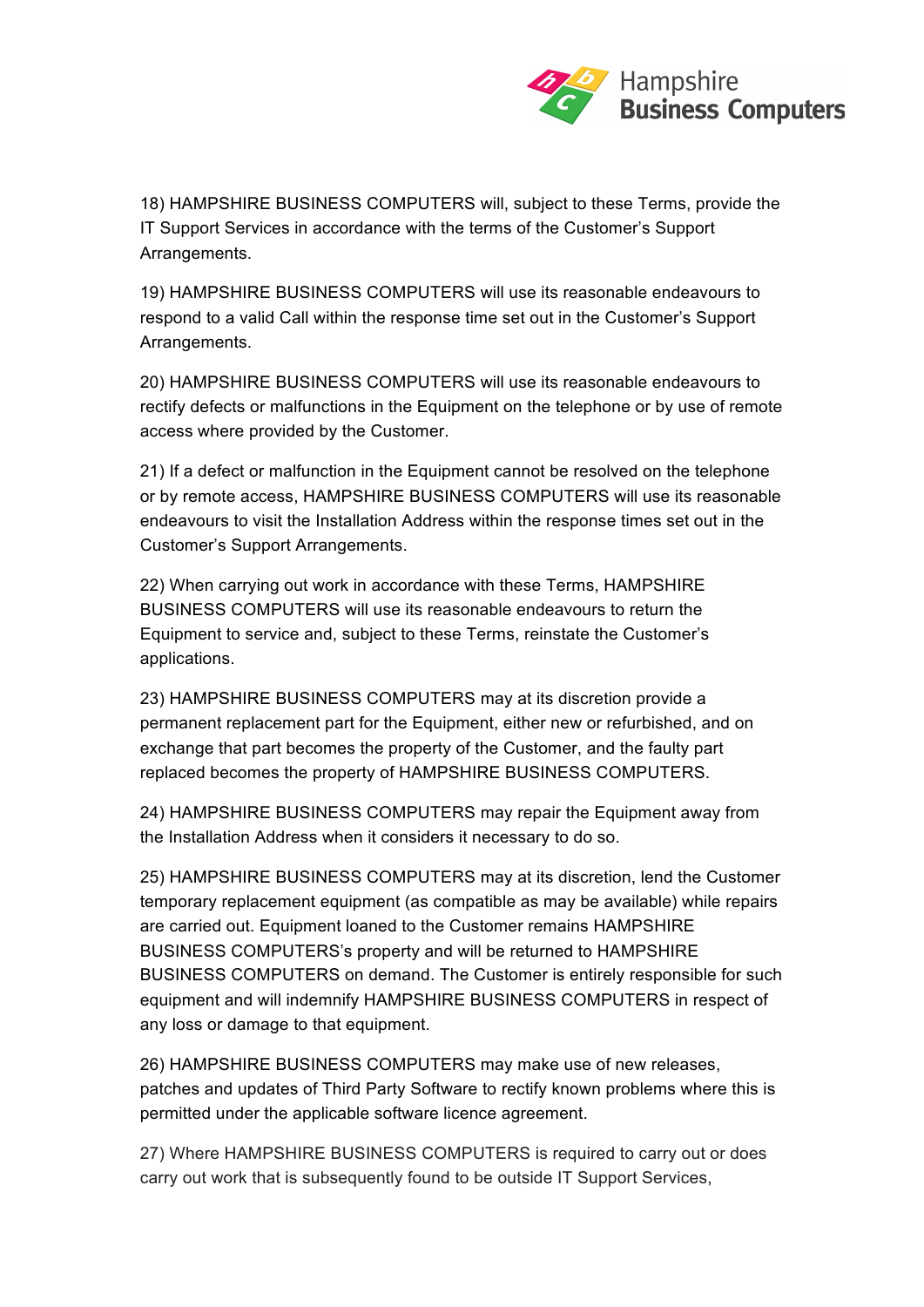

HAMPSHIRE BUSINESS COMPUTERS will be entitled to charge for that work at HAMPSHIRE BUSINESS COMPUTERS's then current rates.

#### **Term**

28) IT Support Services will commence on the date set out in the Customer's Support Arrangements and subject to these Terms, continue unless and until either party serves at least three months prior written notice of termination on the other party. This must be served at least three months before the expiry of either the Initial Term or any annual anniversary date thereafter.

#### **Period of Availability**

29) HAMPSHIRE BUSINESS COMPUTERS will only provide IT Support Services during the Scheduled Service Hours. If the Customer requests HAMPSHIRE BUSINESS COMPUTERS to carry out any IT Support Services outside the Scheduled Service Hours then, HAMPSHIRE BUSINESS COMPUTERS will use its reasonable endeavours to comply with this request but will charge the Customer for such services at HAMPSHIRE BUSINESS COMPUTERS's then current rates.

30) These terms and conditions apply to the sale, licence and maintenance (as applicable) by HAMPSHIRE BUSINESS COMPUTERS of any computer hardware or software or other similar or associated items or materials. These terms are divided into three parts; Sales, IT Support Services and General. The General Terms apply to all contracts of HAMPSHIRE BUSINESS COMPUTERS. The remaining terms apply depending upon the service to be provided by HAMPSHIRE BUSINESS **COMPUTERS** 

31) The time taken by HAMPSHIRE BUSINESS COMPUTERS to respond to a Call will only be measured during the Scheduled Service Hours.

# **Customer Responsibilities**

32) The Customer will keep the Equipment in the environmental conditions recommended by the Equipment manufacturer and ensure that the external surfaces, cables and fittings of the Equipment are kept clean and in good condition.

33) The Customer will ensure that the Equipment is only used by properly trained staff in accordance with the manufacturer's user instructions, current computing practice and instructions issued by HAMPSHIRE BUSINESS COMPUTERS from time to time.

34) The Customer will ensure that only personnel authorised by HAMPSHIRE BUSINESS COMPUTERS adjust, modify, configure, maintain, repair, replace or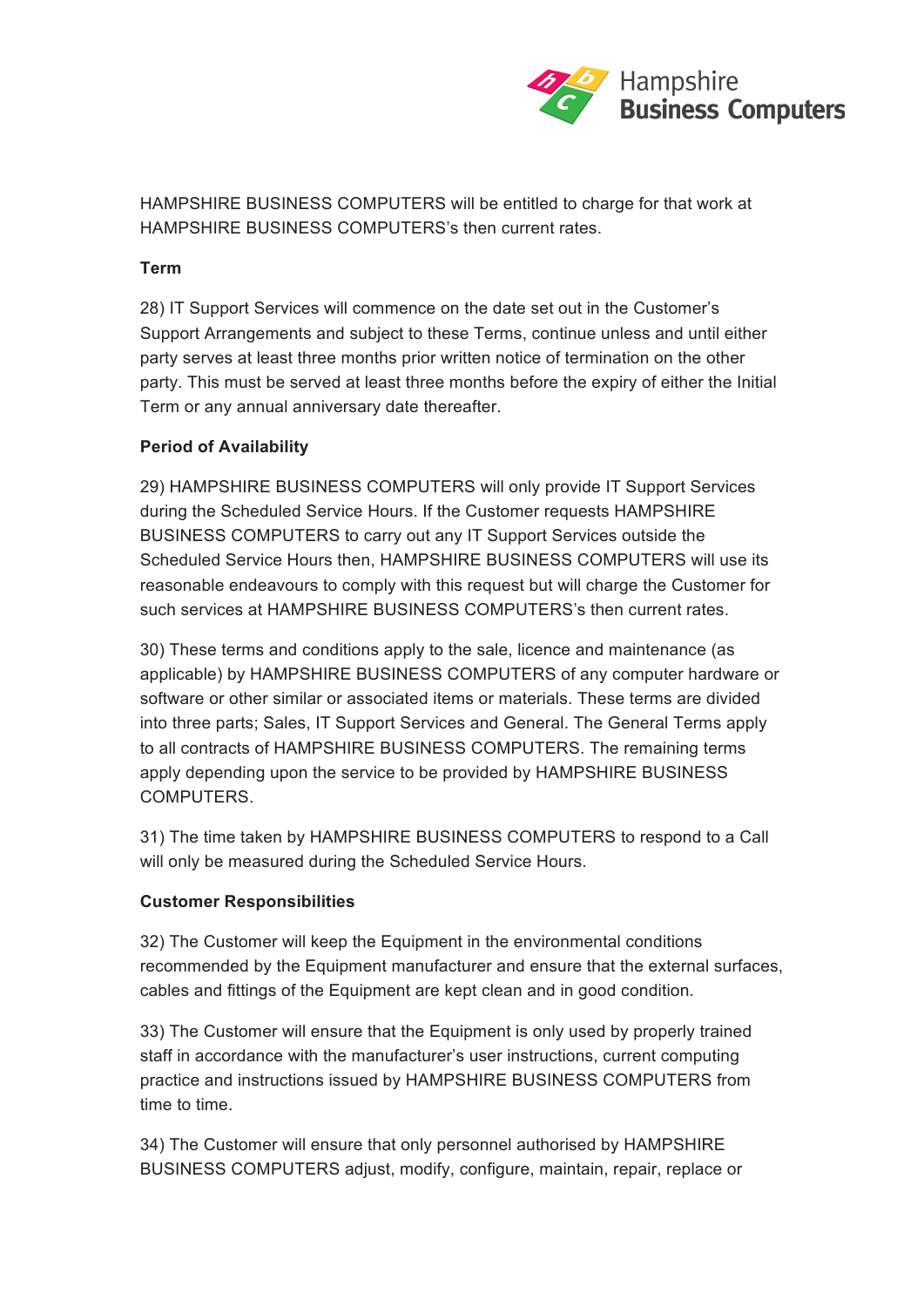

remove any part of the Equipment.

35) The Customer will maintain adequate records of the use, maintenance and malfunction of the Equipment and will provide HAMPSHIRE BUSINESS COMPUTERS with such information and assistance concerning the Equipment, its application, use, location and environment as HAMPSHIRE BUSINESS COMPUTERS may reasonably require to enable it to carry out the IT Support Services.

36) The Customer will immediately notify HAMPSHIRE BUSINESS COMPUTERS if there is any failure of the Equipment and will allow HAMPSHIRE BUSINESS COMPUTERS full and free access to the Equipment and all documentation, software, materials and services necessary for the provision of the IT Support Services.

37) The Customer will ensure that relevant trained and experienced staff are available when required by HAMPSHIRE BUSINESS COMPUTERS to provide HAMPSHIRE BUSINESS COMPUTERS with information required by HAMPSHIRE BUSINESS COMPUTERS to diagnose and/or repair the Equipment.

38) Where HAMPSHIRE BUSINESS COMPUTERS provides remote diagnostic services in respect of the Equipment, the Customer will put and keep in place a remote access link to the Equipment which is acceptable to HAMPSHIRE BUSINESS COMPUTERS.

39) The Customer must tell HAMPSHIRE BUSINESS COMPUTERS in writing immediately that the Equipment or any part of it is changed.

40) The Customer will notify HAMPSHIRE BUSINESS COMPUTERS of change in the location of any part of the Equipment. Whilst any Equipment is being moved, all HAMPSHIRE BUSINESS COMPUTERS's obligations to provide the IT Support Services will be suspended. The IT Support Services will be reinstated following reinstallation of the Equipment provided that the Equipment has not been damaged or affected during the move.

41) Unless specifically included in the Customer's Support Arrangements, the Customer is responsible for the cost of any Third Party Software upgrades which HAMPSHIRE BUSINESS COMPUTERS advise are required.

42) It is the Customer's sole responsibility, in a manner acceptable to HAMPSHIRE BUSINESS COMPUTERS, to operate and verify a proper back up routine, maintaining all back up copies in a secure environment such that they can and will be provided to HAMPSHIRE BUSINESS COMPUTERS when required unless such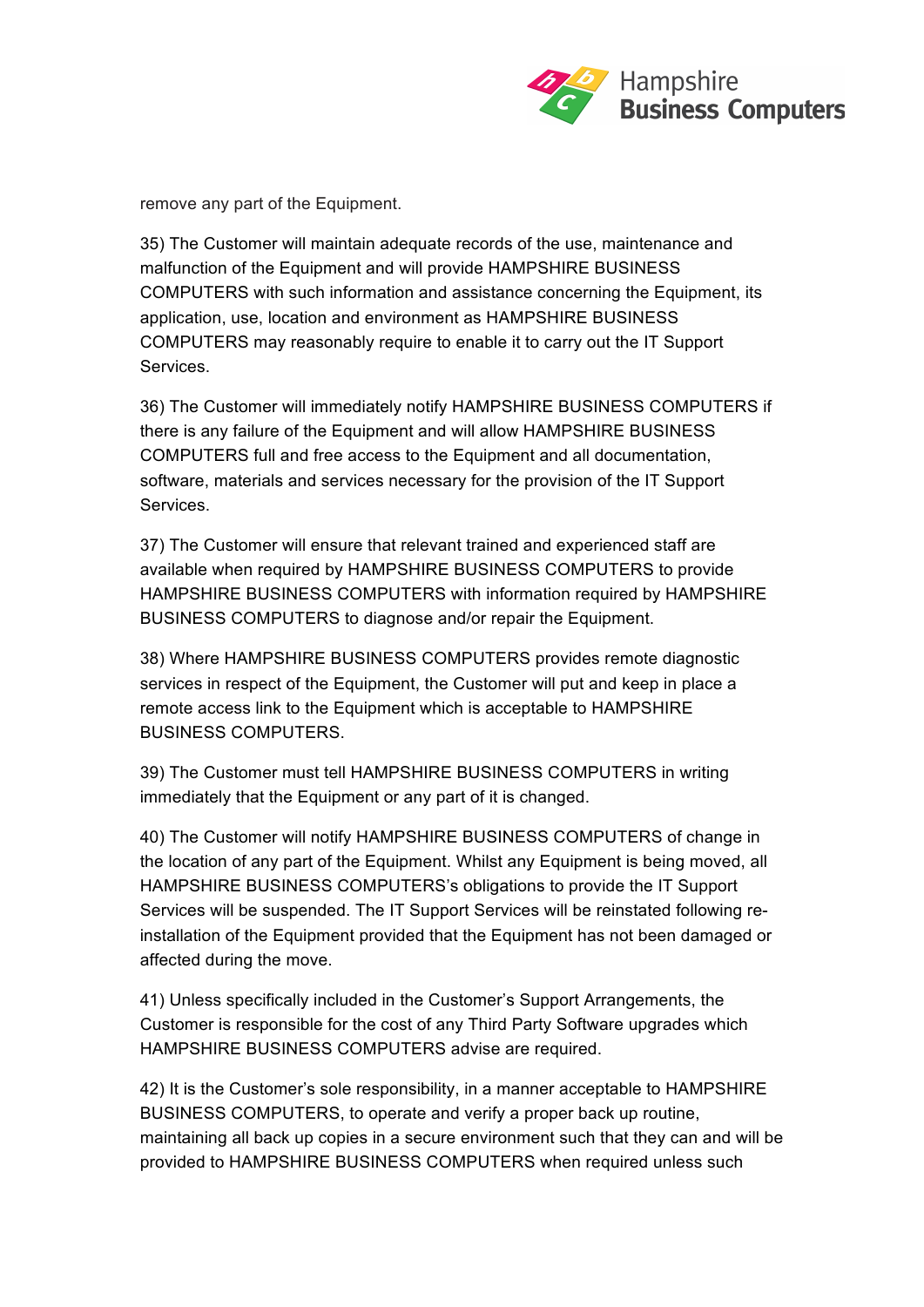

backup is Part of the Customer's Support Arrangementss.

43) The Customer undertakes to put and keep in place adequate security measures to protect the Equipment and any other software or data from viruses, harmful code or unauthorised access.

44) The Customer is solely responsible for any connection charges, line rental charges and call charges in relation to any Equipment.

#### **System Audit**

45) HAMPSHIRE BUSINESS COMPUTERS will, as often as HAMPSHIRE BUSINESS COMPUTERS thinks necessary and (save in the event of an emergency) upon reasonable notice carry out a System Audit within HAMPSHIRE BUSINESS COMPUTERS's Normal Working Hours to confirm that, in HAMPSHIRE BUSINESS COMPUTERS's opinion, the Equipment is in reasonable operating condition.

#### **Service Exclusions**

46) The IT Support Services does not extend to:

*(a) any Equipment not specified or included in the Customer's Support Arrangements including any part of the Equipment which is in any way changed from that included in the Customer's Support Arrangements;* 

*(b) any Equipment which was, in HAMPSHIRE BUSINESS COMPUTERS's reasonable opinion, operating in an unstable or unsuitable manner prior to the commencement of the IT Support Services;* 

*(c) any work arising as a result of any breach by the Customer of any of its obligations under these Terms;* 

*(d) any work arising from any incident, wilful act or any error or omission in the operation of the Equipment or any other cause (except for wear and tear) which is not due to the neglect or default of HAMPSHIRE BUSINESS COMPUTERS;* 

*(e) any failure or defect caused by hardware or software not covered by these Terms;* 

*(f) failures or defects due to manufacture or design defects over which HAMPSHIRE BUSINESS COMPUTERS has no control;* 

*(g) refurbishment or repair of casings or outer surfaces; any work to accessories, alterations, attachments or any other equipment that is external*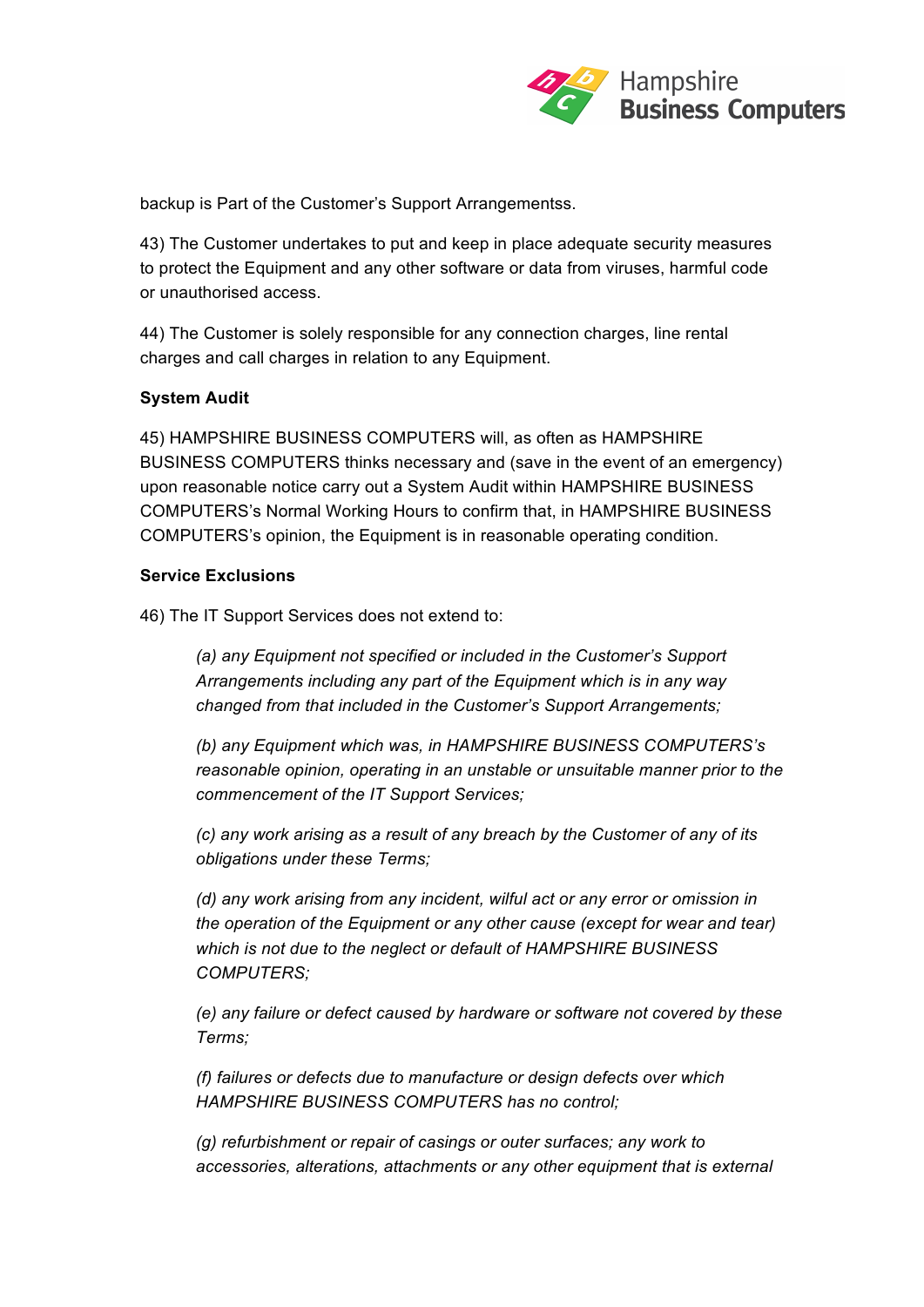

*to the Equipment not identified within the Customer's Support Arrangements;* 

*(h) reinstatement of customised versions of the standard desktop/operating system; reinstatement of the Customer's software and data not identified within the Customer's Support Arrangements; any consultancy, training or software or hardware HAMPSHIRE BUSINESS COMPUTERS may provide;* 

*(i) integration of the Equipment or any part thereof with other systems;* 

*(j) cleansing of viruses and spyware, or resolving the consequences of security breaches and incompatibilities in hardware and/or software;* 

*(k) upgrading the Operating Platform to be able to operate the Customer's selected software applications;* 

*(l) consumable supplies or accessories such as magnetic media, batteries, print heads, toner cartridges, ink, paper, and any other items identified as consumable by the Equipment manufacturer, unless listed in the Customer's Support Arrangements;* 

*(m) any Equipment in respect of which a notice has been served by HAMPSHIRE BUSINESS COMPUTERS under clauses 47 or 48;* 

*(n) any work arising by reason of any maintenance or repair work carried out in respect of the Equipment by a third party not previously approved in writing by HAMPSHIRE BUSINESS COMPUTERS;* 

*(o) in respect of any personal digital assistants or other mobile solutions comprised within the Equipment anything other than support of the Third Party Software to enable synchronisation to such server of the Customer as is specified in the Customer's Support Arrangements.* 

#### **Beyond Reasonable Repair**

47) HAMPSHIRE BUSINESS COMPUTERS will give the Customer written notice if, in its reasonable opinion, the Equipment (or any part of it) is identified as "end of life", becomes beyond reasonable repair or spare parts become not readily available, or if faults and/or its condition are such that overhaul or replacement is necessary at which point any obligations of HAMPSHIRE BUSINESS COMPUTERS to provide the IT Support Services in respect of such equipment will be suspended. If the Customer declines to have the Equipment overhauled or replaced at its expense within thirty days of such notification, HAMPSHIRE BUSINESS COMPUTERS may on written notice exclude such equipment from this Contract and refund to the Customer by way of credit note a fair proportion of any Charges which have been paid by the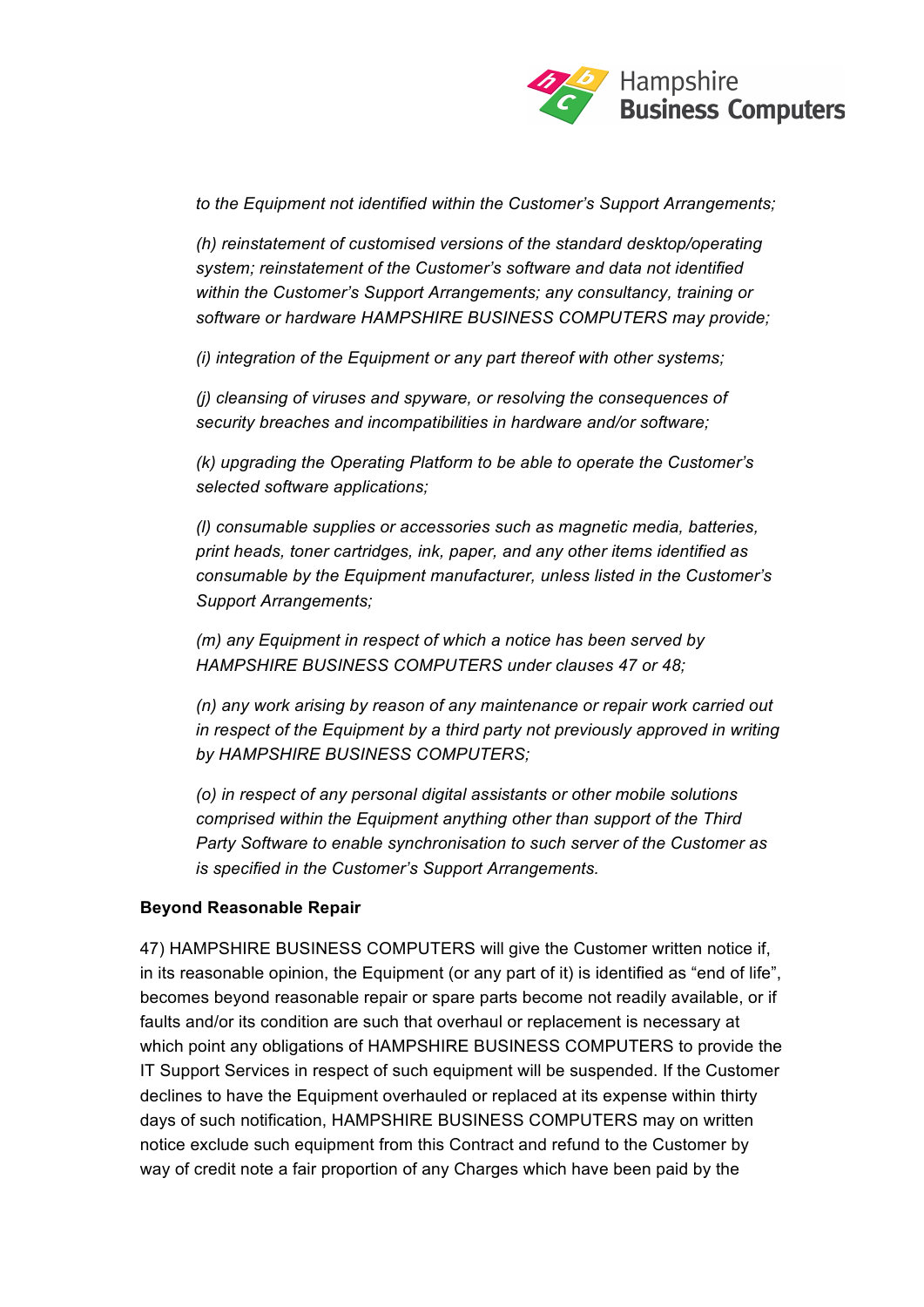

Customer in respect of such equipment from the end of the notice period and will remove any loan equipment relating to the said equipment from the end of the notice period.

48) The provisions of clause 47 will apply equally in respect of any software included within the Equipment which, in the reasonable opinion of HAMPSHIRE BUSINESS COMPUTERS, is no longer economically viable to maintain or requires upgrading or updating.

# **Pre Inspection**

49) Prior to commencement of the IT Support Services, HAMPSHIRE BUSINESS COMPUTERS may during Normal Working Hours inspect the Equipment, or any part of it, at the Installation Address to confirm that it is, in HAMPSHIRE BUSINESS COMPUTERS's reasonable opinion, in full working order in accordance with the manufacturer's requirements. If work is required to put the Equipment in such full working order HAMPSHIRE BUSINESS COMPUTERS will notify the Customer accordingly. If the Customer declines to have such work carried out at its expense within thirty days of such notification, HAMPSHIRE BUSINESS COMPUTERS may on written notice exclude such equipment from IT Support Services and will refund to the Customer by way of credit note a fair proportion of any Charges which have been paid by the Customer in respect of such equipment from the end of the notice period.

# **Part 3 - General Provisions**

The following terms and conditions apply to all Equipment sold or to be sold and/or Software licensed or to be licensed and/or IT Support Services provided or to be provided to the Customer.

# **General**

50) These Terms may only be amended, or varied with HAMPSHIRE BUSINESS COMPUTERS's agreement in writing. The parties agree that these Terms will prevail notwithstanding any conflicting or additional terms or any orders or other notifications submitted by the Customer.

51) Words of a technical nature used in these Terms will (unless inconsistent with the context) be construed in accordance with general trade use in the computer industry in the United Kingdom.

52) Headings in these Terms are for convenience only and have no effect on the interpretation.

53) Failure by either party to exercise or enforce any rights, or the giving of any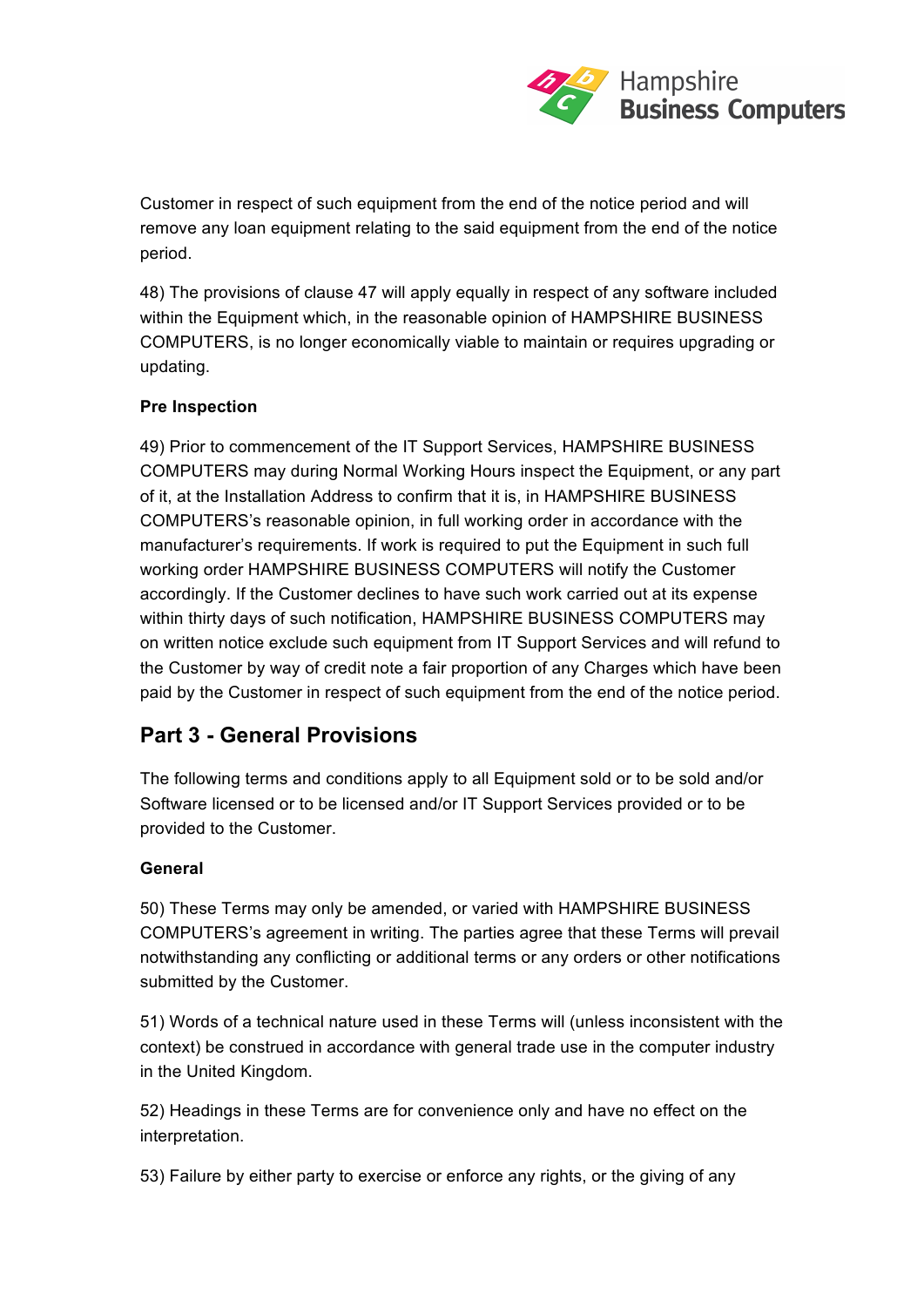

forbearance, delay or indulgence, will not be construed as a waiver of its rights under these Terms or otherwise nor will any single or partial exercise thereof preclude any further or subsequent exercise.

#### **Specification**

54) The description of any Goods contained in any invoice, order form, descriptive matter, specifications, catalogue or advertising material published or issued by HAMPSHIRE BUSINESS COMPUTERS is for identification only and the use of such description will not constitute a sale by description. Any typographical or other error or omission in any such literature or any other document issued or provided by HAMPSHIRE BUSINESS COMPUTERS may be corrected by HAMPSHIRE BUSINESS COMPUTERS without any liability on the part of HAMPSHIRE BUSINESS COMPUTERS.

55) HAMPSHIRE BUSINESS COMPUTERS reserve the right to supply Goods which differ from the specifications agreed between the parties and/or to modify any specifications in respect of the IT Support Services provided that this does not materially affect the performance of the Goods or the IT Support Services.

#### **Prices**

56) Unless otherwise stated in writing, quotations are valid for 30 days from the date of issue and are exclusive of VAT and any other relevant taxes which are payable by the Customer in addition.

57) The Charges quoted in the Customer's Support Arrangements for IT Support Services are for the initial Term of 12 months only. The annual Charges payable for any subsequent 12 month period (excluding any additional payments due under these Terms) will be notified by HAMPSHIRE BUSINESS COMPUTERS to the Customer in writing at least 30 days before any such price change is implemented. Charges for all other goods and services provided by Hampshire Business Computers can be amended at any time subject to providing at least 30 days notice before any such price change is implemented.

58) All waiting time spent by any employees or agents of HAMPSHIRE BUSINESS COMPUTERS (which includes any time which had been allocated to a Customer by HAMPSHIRE BUSINESS COMPUTERS and which is not utilised by such Customer for any of the reasons set out in this clause) as a result of any delay, variation or failure by the Customer to comply with these Terms (which for these purposes includes any delays or postponements by the Customer of any installation dates specified by HAMPSHIRE BUSINESS COMPUTERS, of dates of scheduled service visits or otherwise) will be payable by the Customer to HAMPSHIRE BUSINESS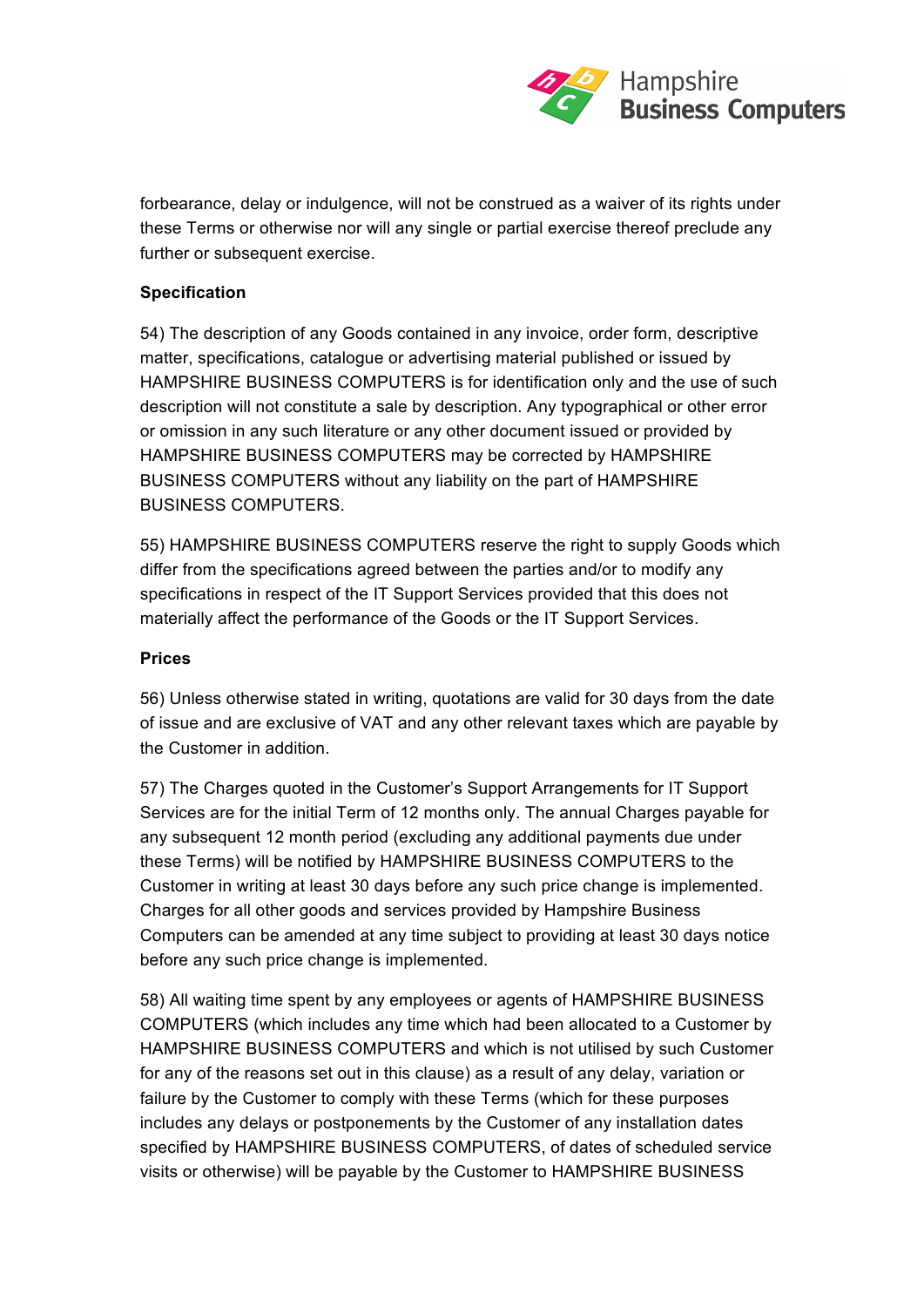

COMPUTERS at HAMPSHIRE BUSINESS COMPUTERS's then applicable hourly rate.

#### **Payment**

59) In respect of the IT Support Services for the Initial Term the Customer will pay the Charges to HAMPSHIRE BUSINESS COMPUTERS on the date(s) set out in the Customer's Support Arrangements and thereafter monthly within 30 days after the date of HAMPSHIRE BUSINESS COMPUTERS's invoice.

60) In respect of the sale of all other Goods and services:

*(a) Payment will be made by the Customer on the date(s) agreed in writing between the Customer and HAMPSHIRE BUSINESS COMPUTERS at the point of order for the Goods or the requirement for services in accordance with these Terms.* 

*(b) Invoices for Goods will ordinarily be issued on delivery of the Goods. If the Goods are specific to the Customer or if the Customer fails to take delivery when required HAMPSHIRE BUSINESS COMPUTERS may invoice the Customer at any time after the Goods become available.* 

*(c) HAMPSHIRE BUSINESS COMPUTERS may require the Customer at any time prior to delivery to pay a deposit to secure any order or part thereof.* 

*(d) Any quantity discount given by HAMPSHIRE BUSINESS COMPUTERS at the point of order may be removed if the order quantity is subsequently reduced.* 

61) If no payment date has been agreed then payment by the Customer will be made within 30 days after the date of HAMPSHIRE BUSINESS COMPUTERS's invoice.

62) If any payments from the Customer under these Terms are payable by instalments, the Customer will pay such instalments in advance, by standing order, direct debit or such other method as HAMPSHIRE BUSINESS COMPUTERS may agree, at the intervals agreed in writing with HAMPSHIRE BUSINESS COMPUTERS.

63) If the Customer fails to make any payment due to HAMPSHIRE BUSINESS COMPUTERS (whether under these Terms or otherwise) on its due date then HAMPSHIRE BUSINESS COMPUTERS may (without prejudice to any other remedy) cancel the Contract or suspend any further performance of any obligations by HAMPSHIRE BUSINESS COMPUTERS to the Customer or appropriate any money received from the Customer against such sums as HAMPSHIRE BUSINESS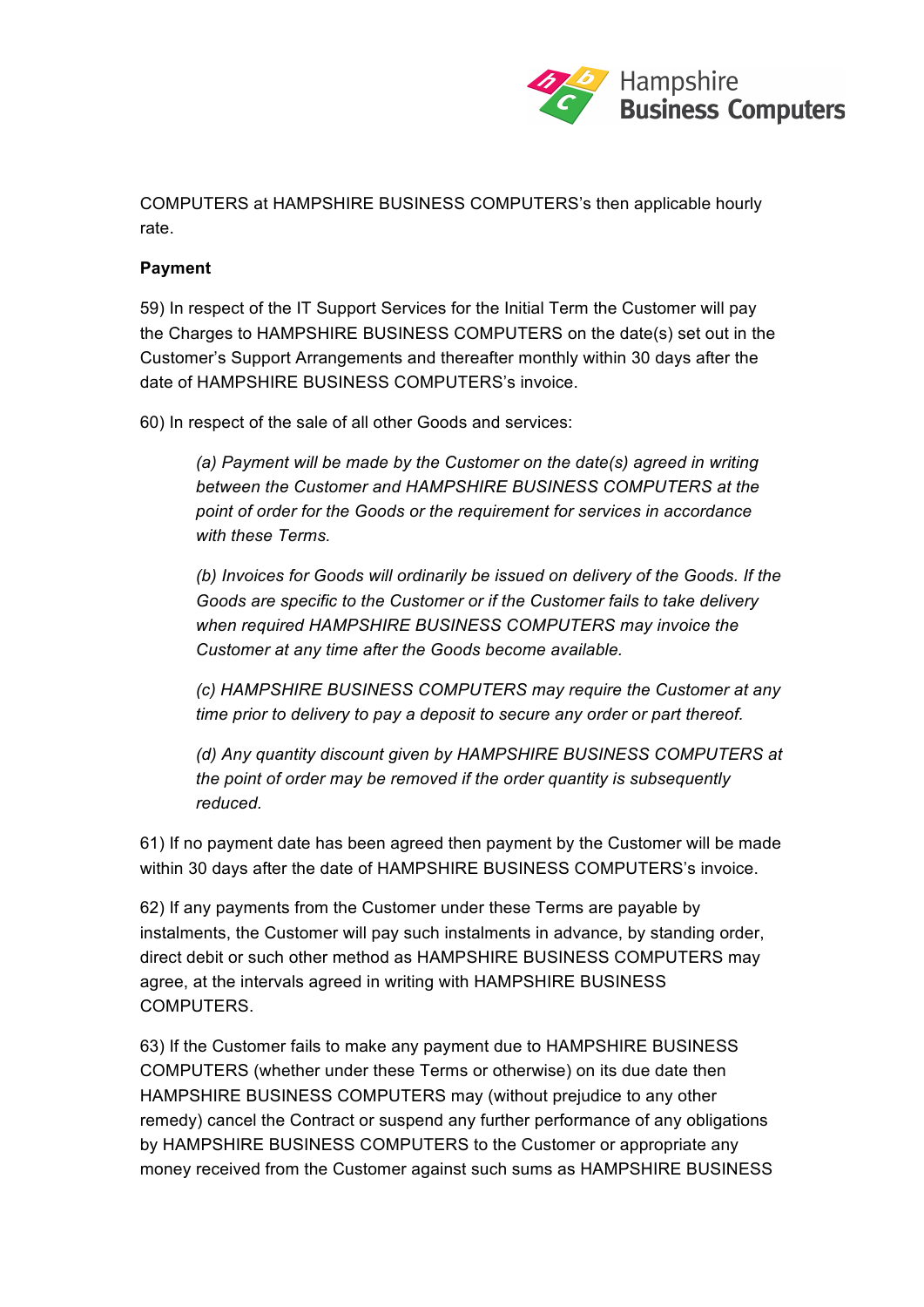

COMPUTERS may determine (notwithstanding any instructions from the Customer). For the avoidance of doubt, HAMPSHIRE BUSINESS COMPUTERS will be entitled to suspend the performance of any IT Support Services in the event that there are any sums owing by the Customer in respect of any other goods and/or services provided by or on behalf of HAMPSHIRE BUSINESS COMPUTERS to the Customer.

64) All payments due to HAMPSHIRE BUSINESS COMPUTERS under these Terms will be paid in full without any set off, deduction, counterclaim or withholding of any sum for whatever reason.

65) HAMPSHIRE BUSINESS COMPUTERS reserves the right to charge interest on the amount of any delayed payment at the rate of 4% over the base rate of Lloyds TSB Bank Plc from time to time per calendar month or part thereof on the outstanding amount until payment has been made in full.

#### **Lease**

66) If any payments due to HAMPSHIRE BUSINESS COMPUTERS in respect of the Goods or the IT Support Services is to be paid by a third party then the Customer agrees that immediately on delivery of the Goods the Customer will sign the acceptance note for the leasing company or other third party and will generally take all steps as may be necessary to ensure that payment is made to HAMPSHIRE BUSINESS COMPUTERS for the Goods and/or the IT Support Services in accordance with these Terms.

# **HAMPSHIRE BUSINESS COMPUTERS Employees**

67) The Customer will take all such steps as may be necessary to ensure the safety and welfare of any of HAMPSHIRE BUSINESS COMPUTERS's representatives who visit any premises of or on behalf of the Customer;

68) The Customer will fully indemnify and hold harmless HAMPSHIRE BUSINESS COMPUTERS from and against any claim for loss, damage or injury to any person or property occasioned by or arising directly or indirectly from any negligence or misuse of the Goods or the Equipment or any other breach of these Terms by or on behalf of the Customer.

# **Liability**

69) Subject as expressly provided in these Terms and except where the Goods are sold to a person dealing as a consumer (within the meaning of the Unfair Contract Terms Act 1977) all warranties, conditions or other terms implied by statute or common law are excluded to the fullest extent permitted by law, but nothing in these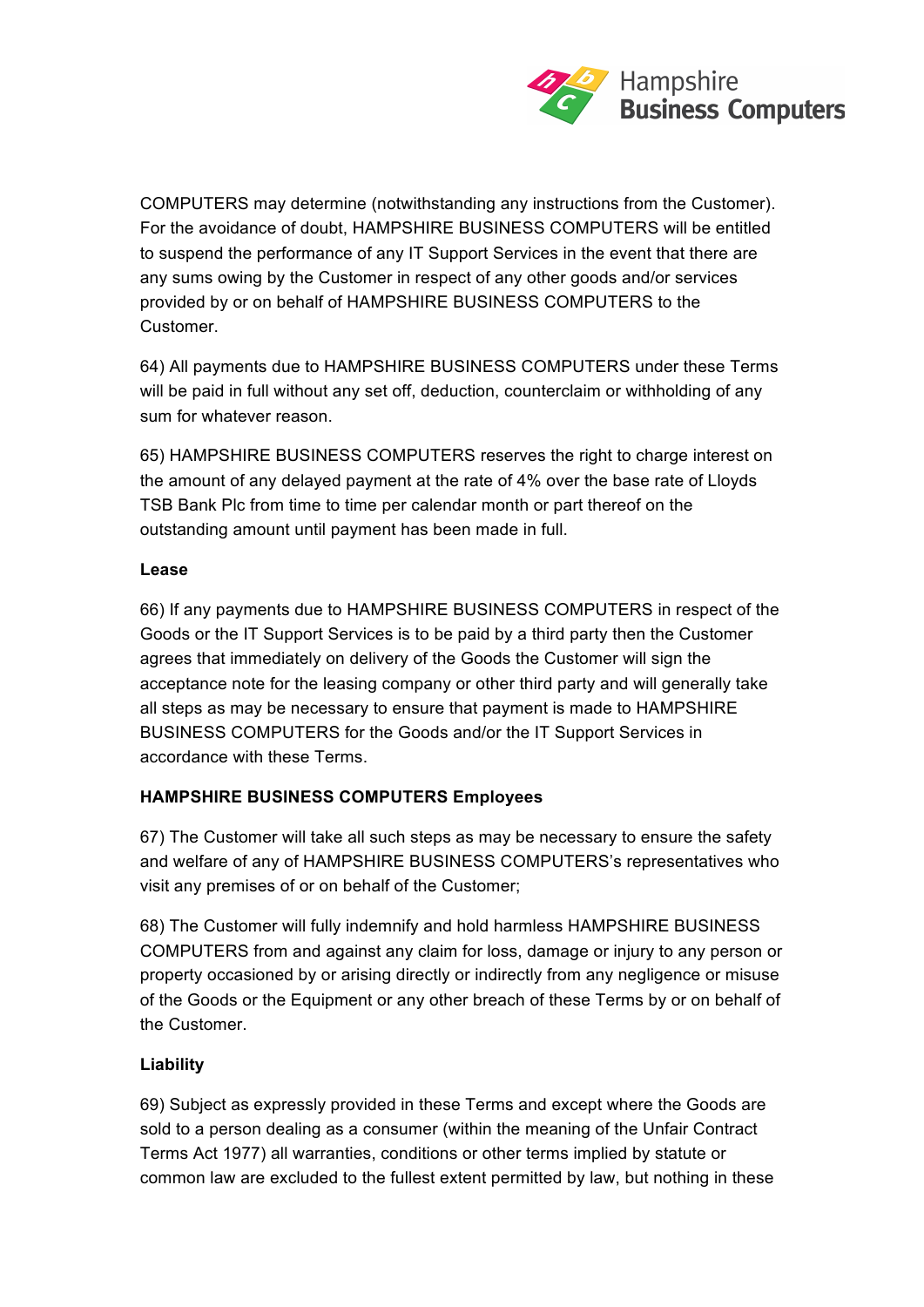

Terms will affect the liability of HAMPSHIRE BUSINESS COMPUTERS for any fraudulent misrepresentation.

70) Where the Goods are sold under a consumer transaction (as defined by the Consumer Transaction (restrictions on Statements) Order 1976) the statutory rights of the Customer are not affected by these Terms.

71) The Customer accepts that in respect of the sale of the Goods, whilst HAMPSHIRE BUSINESS COMPUTERS will endeavour to use its expertise and experience to advise the Customer, HAMPSHIRE BUSINESS COMPUTERS is acting as a supplier only and it is the Customer's responsibility to ensure that the Goods will be suitable for its requirements and the Customer acknowledges that prior to the Contract it has fully and accurately advised HAMPSHIRE BUSINESS COMPUTERS of its requirements, both present and anticipated, in respect of the Goods.

72) If HAMPSHIRE BUSINESS COMPUTERS is unable, other than through the act or default of the Customer, within a reasonable time to repair or replace any defective Goods in accordance with the Warranty set out in these Terms and where such Goods are unusable due to such defect then, the Customer's only remedy is to reject such Goods and on their return to HAMPSHIRE BUSINESS COMPUTERS' s premises the Customer is entitled to recover the price paid for such Goods provided the Customer notified such defect in accordance with these Terms,

73) Without prejudice to clause 72 if HAMPSHIRE BUSINESS COMPUTERS fails to provide IT Support Services in accordance with its obligations hereunder, the total Liability of HAMPSHIRE BUSINESS COMPUTERS in any one year for any Loss suffered by the Customer as a result of such failure will not exceed the Charges paid by the Customer in such year for the IT Support Services in question.

74) Except in the case of death or personal injury caused by HAMPSHIRE BUSINESS COMPUTERS's negligence, or liability for defective products under the Consumer Protection Act 1987, HAMPSHIRE BUSINESS COMPUTERS will not have any Liability to the Customer for loss of profit or any indirect, special or consequential Loss of the Customer arising out of or in connection with the provision of any goods or services or any delay in providing or failure to provide any goods or services even if HAMPSHIRE BUSINESS COMPUTERS had been advised of the possibility of such potential loss.

75) Except in the case of death or personal injury caused by HAMPSHIRE BUSINESS COMPUTERS's negligence, or liability for defective products under the Consumer Protection Act 1987, in no event shall HAMPSHIRE BUSINESS COMPUTERS's Liability in respect of any Loss to the Customer exceed £50,000.00.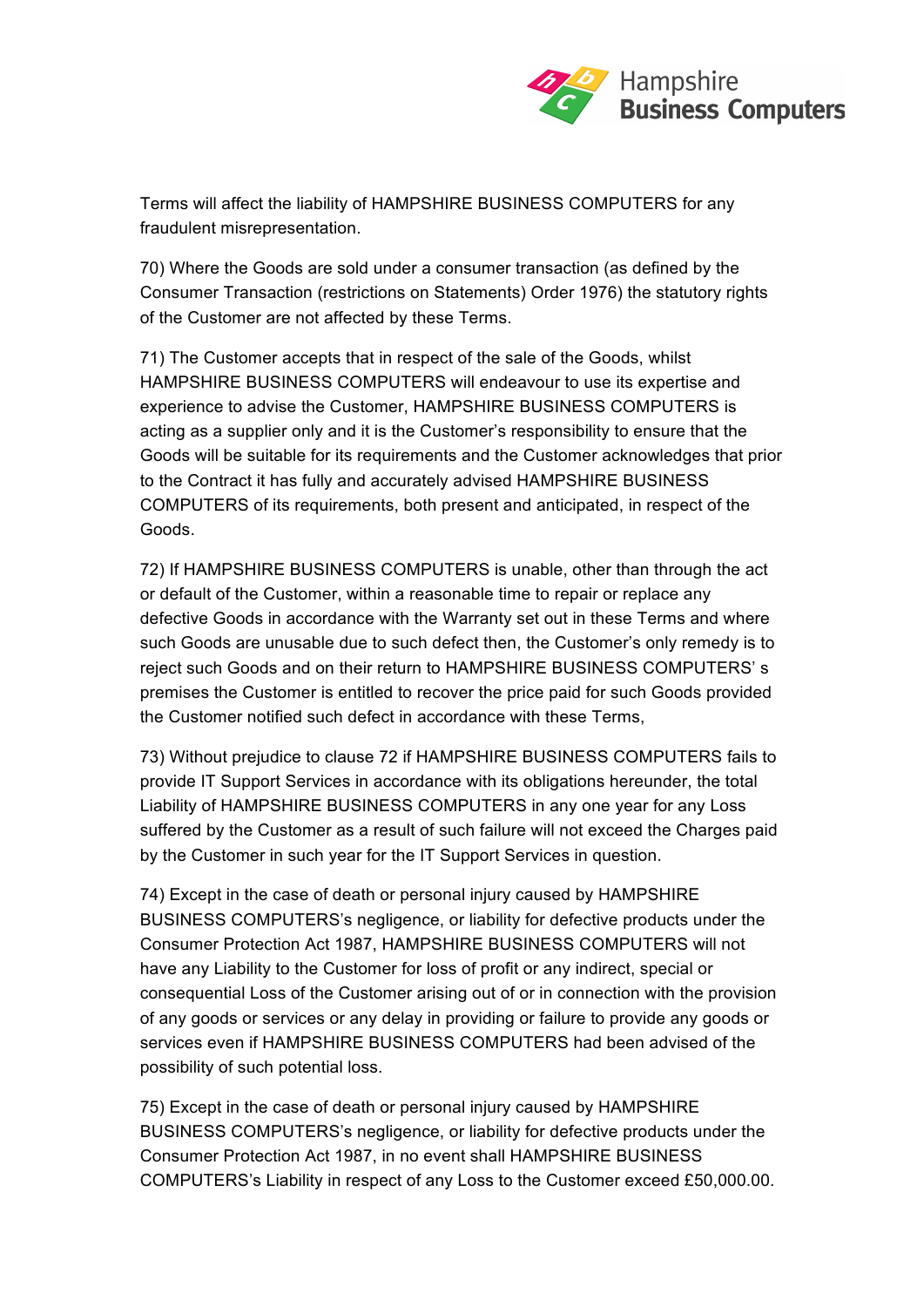

76) Except in the case of death or personal injury caused by HAMPSHIRE BUSINESS COMPUTERS's negligence, or liability for defective products under the Consumer Protection Act 1987, no action regardless of form may be brought by the Customer more than 12 months after the cause of action has accrued.

77) HAMPSHIRE BUSINESS COMPUTERS will have no liability under these Terms or otherwise to the Customer arising out of:

*(a) any loss or corruption of any documents, data, memory erasure of media stored on disk, whether total or partial howsoever arising by reason (in whole or in part) of the Customer's failure to maintain adequate back-up copies of all of its operating system software, application software, data files and other documentation;* 

*(b) any loss or corruption of any documents, data, memory erasure of media stored on disk, whether total or partial howsoever arising, including but not limited to loss which may occur, whilst installation, service or maintenance work is being carried out by or on behalf of HAMPSHIRE BUSINESS COMPUTERS in accordance with these Terms or any other reason;* 

*(c) any act or omission of any third party telecommunication provider, or fault or failure of their equipment (including any prevention of any remote servicing facility in respect of the Equipment); and if any damage to any of the program or data files of the Customer occurs then HAMPSHIRE BUSINESS COMPUTERS's responsibility will be confined to assisting the Customer to restore the latest backup copy and installing application software made available on site by the Customer. If on site assistance is required to reconstruct the files then HAMPSHIRE BUSINESS COMPUTERS will charge the Customer for the cost of such assistance at HAMPSHIRE BUSINESS COMPUTERS's then current rates.* 

#### **Warranties**

78) The Customer warrants and represents that the use by HAMPSHIRE BUSINESS COMPUTERS of any data, materials or equipment supplied by the Customer for use by HAMPSHIRE BUSINESS COMPUTERS in the provision of the IT Support Services, will not infringe the intellectual property rights of any third party and the Customer will fully indemnify HAMPSHIRE BUSINESS COMPUTERS in this respect.

#### **Confidentiality**

79) Except as expressly provided, neither party may at any time whether during or after the expiry of these Terms use or disclose the other party's Confidential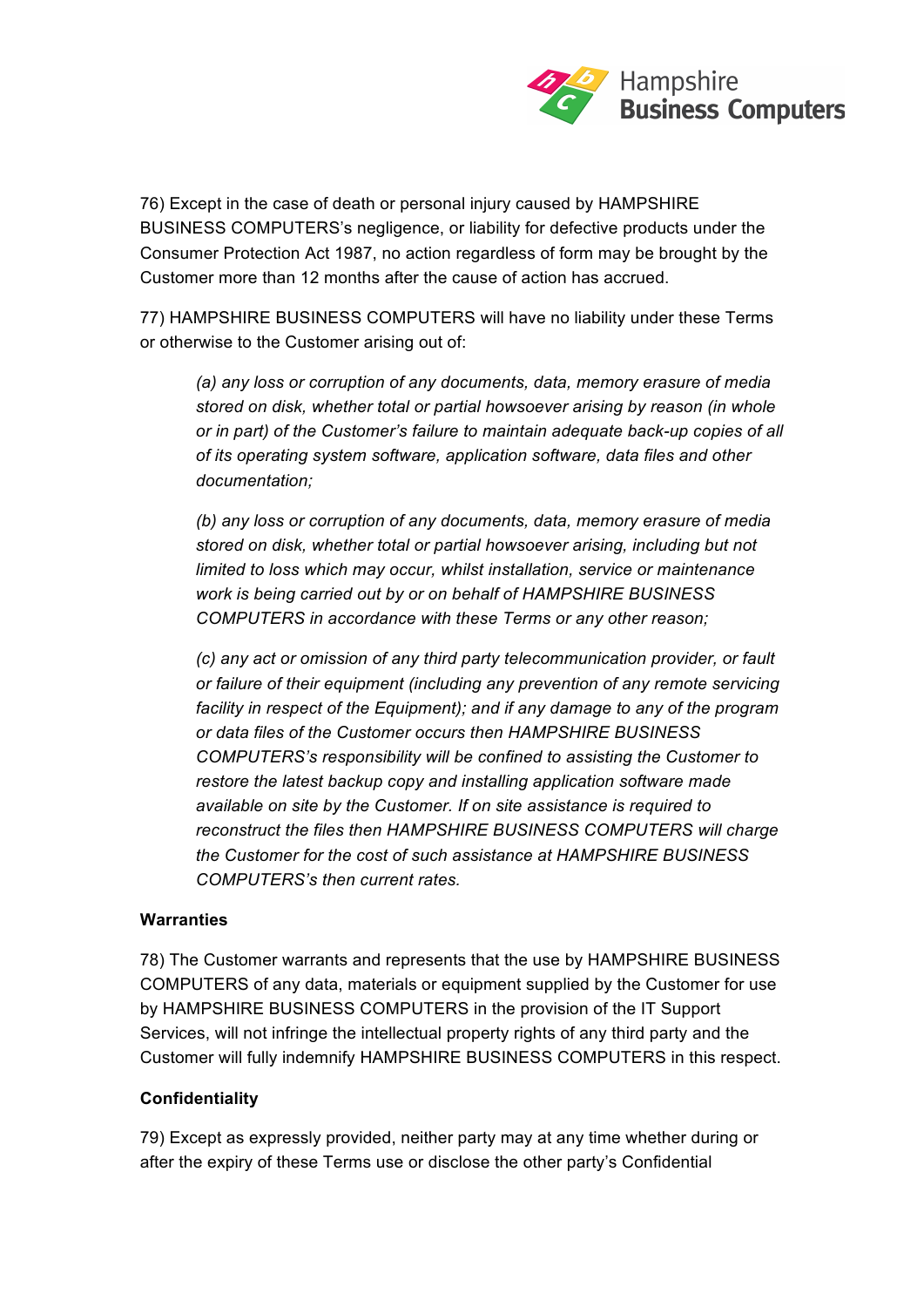

Information and the Customer will take all reasonable steps to ensure that its employees are bound by the same obligations and that such obligations will continue beyond the termination of employment with the Customer.

#### **Performance**

80) HAMPSHIRE BUSINESS COMPUTERS will not be liable for any failure or delay in complying with these Terms if the failure of delay was due to force majeure, including any circumstances whatsoever beyond the reasonable control of HAMPSHIRE BUSINESS COMPUTERS in which event HAMPSHIRE BUSINESS COMPUTERS will as soon as reasonably practicable notify the Customer of the nature and extent of the circumstances in question. If the force majeure continues for more than 30 days then HAMPSHIRE BUSINESS COMPUTERS may cancel this Contract (or any part thereof ) without liability to the Customer.

#### **Sub-Contracts**

81) HAMPSHIRE BUSINESS COMPUTERS may assign, sub-contract or otherwise transfer the benefit of, and/or its obligations under this Contract to any person at any time. HAMPSHIRE BUSINESS COMPUTERS is a member of a group of companies and accordingly HAMPSHIRE BUSINESS COMPUTERS may perform any of its obligations or exercise any of its rights under this Contract through any member of its group.

82) The Customer acknowledges that this Contract is personal to the Customer and that it may not assign or in any way make over to any third party, whether in whole or in part, the benefit of, and/or it's obligations under this Contract without the prior written authority of HAMPSHIRE BUSINESS COMPUTERS and on such terms as HAMPSHIRE BUSINESS COMPUTERS may reasonably require.

83) Save where expressly stated in these Terms, no person will become entitled to enforce any of its provisions of these Terms who would not have been so entitled but for the provisions of the Contracts (Rights of Third Parties) Act 1999, the provisions of which do not apply to these Terms.

# **Termination**

84) HAMPSHIRE BUSINESS COMPUTERS may without prejudice to any other remedy available to it at any time by giving written notice terminate or suspend this Contract or such part of it as HAMPSHIRE BUSINESS COMPUTERS may elect (including stopping any Goods in transit) if:

*(a) the Customer commits any continuing or material breach of these Terms and if the breach is capable of remedy, is not remedied within seven days of*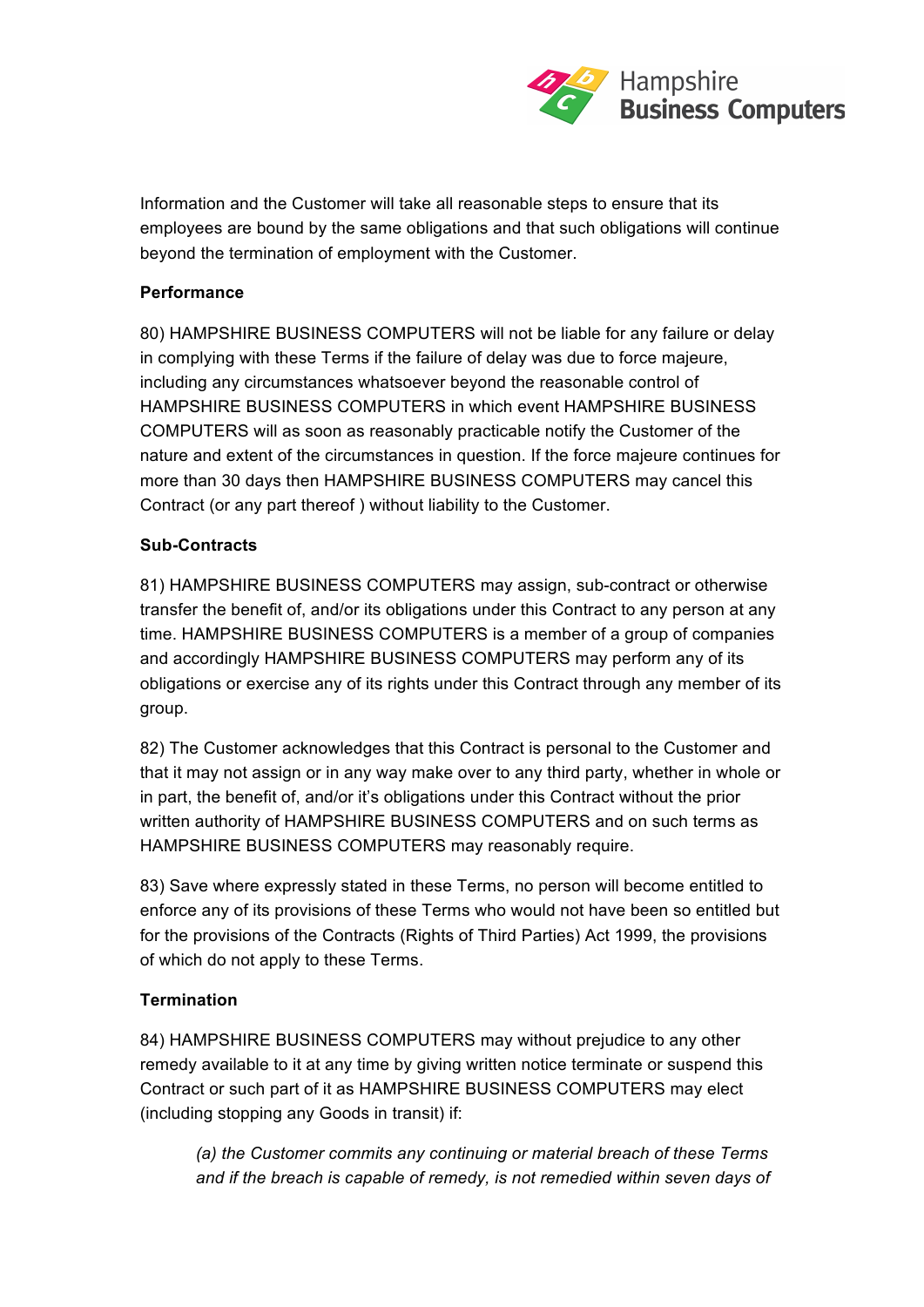

*a written notice detailing the breach;* 

*(b) a resolution is passed or an order is made for the liquidation of or the winding up of the Customer (save for the purpose of a bona fide reconstruction or amalgamation);* 

*(c) the Customer becomes subject to an administration order, a receiver or manager or administrative receiver is appointed over the Customer's property or assets; the Customer suffers execution or distress or takes or suffers any similar action in consequence of a debt; the Customer is insolvent or would be taken as insolvent under section 123 Insolvency Act 1986;* 

*(d) the Customer is dissolved or otherwise threatens or ceases to carry on business or a substantial part of it;* 

*(e) in the case of a sole trader or partnership anything analogous to any of the above occurs.* 

85) Due to the nature of HAMPSHIRE BUSINESS COMPUTERS's service agreement any agreement shall automatically renew for a 12 month period after the initial 12 month term.

*(a) The Customer must give 3 months' notice prior to the end of the 12 month period to terminate the agreement* 

86) On termination of the Contract any licence to use software granted by HAMPSHIRE BUSINESS COMPUTERS will immediately terminate and the Customer will return to HAMPSHIRE BUSINESS COMPUTERS any such software and all copies thereof and will not use or permit the use of any such software. The Customer acknowledges and agrees that HAMPSHIRE BUSINESS COMPUTERS will be entitled to remove such software from all operating systems of the Customer whether by means of remote access or otherwise. The Customer will not do or omit to do anything which might prevent or hinder such removal.

87) If the Customer terminates this Contract (or HAMPSHIRE BUSINESS COMPUTERS terminates by reason of any acts or omissions of the Customer) then

*(a) in respect of any Goods such termination can only be made with HAMPSHIRE BUSINESS COMPUTERS's written consent and on terms that the Customer will indemnify HAMPSHIRE BUSINESS COMPUTERS in full against all loss (including loss of profit) costs, charges and expenses incurred by HAMPSHIRE BUSINESS COMPUTERS as a result of such termination; and*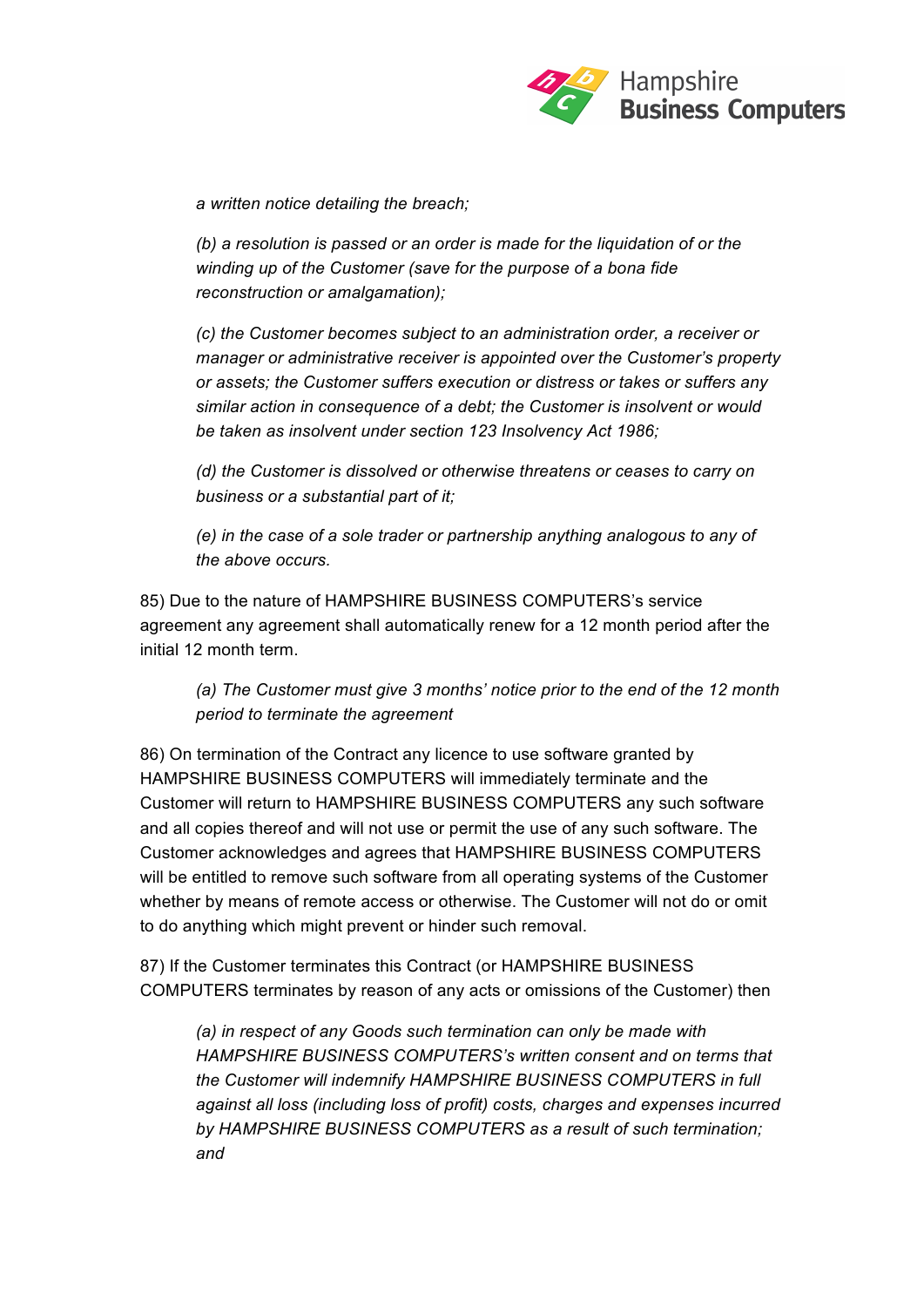

*(b) in respect of the IT Support Services if the termination occurs prior to the end of the Initial Term, HAMPSHIRE BUSINESS COMPUTERS may without prejudice to any other remedies available to it demand and receive from the Customer an early termination charge. This charge will be calculated to recover such costs as HAMPSHIRE BUSINESS COMPUTERS has reasonably incurred in equipping itself to deliver the IT Support Services and which have not been fully recovered by HAMPSHIRE BUSINESS COMPUTERS from the Charges paid by the Customer at the date of termination.* 

# **Data Protection**

88) Each party will ensure that in the performance of its obligations under these Terms it will at all times comply with the Data Protection Act 1998.

89) The Customer consents to the processing by HAMPSHIRE BUSINESS COMPUTERS of all the Customer's personal data (as the term 'personal data' is defined in the Data Protection Act 1998) for all purposes connected with these Terms.

90) The Customer acknowledges that any data transmitted over the Internet cannot be guaranteed to be free from the risk of interception even if transmitted in encrypted form and that HAMPSHIRE BUSINESS COMPUTERS has no liability for the loss, corruption or interception of any such data.

# **Non Solicitation**

91) The Customer acknowledges the investment made by HAMPSHIRE BUSINESS COMPUTERS in the training of HAMPSHIRE BUSINESS COMPUTERS's Personnel and the commercial interest which HAMPSHIRE BUSINESS COMPUTERS has in retaining their services.

92) The Customer agrees that if any of the HAMPSHIRE BUSINESS COMPUTERS Personnel who have provided all or any part of any services for or on behalf of HAMPSHIRE BUSINESS COMPUTERS to the Customer within 3 months of leaving the employment or engagement of HAMPSHIRE BUSINESS COMPUTERS accepts an Engagement with the Customer then the Customer will pay to HAMPSHIRE BUSINESS COMPUTERS such sum as represents 30% of the anticipated annual salary or other sums to be paid by the Customer to such person(s) within the first year of such Engagement.

93) For the purpose of this clause 92 references to the Customer will include any person or entity to whom such person(s) is introduced (directly or indirectly) by the